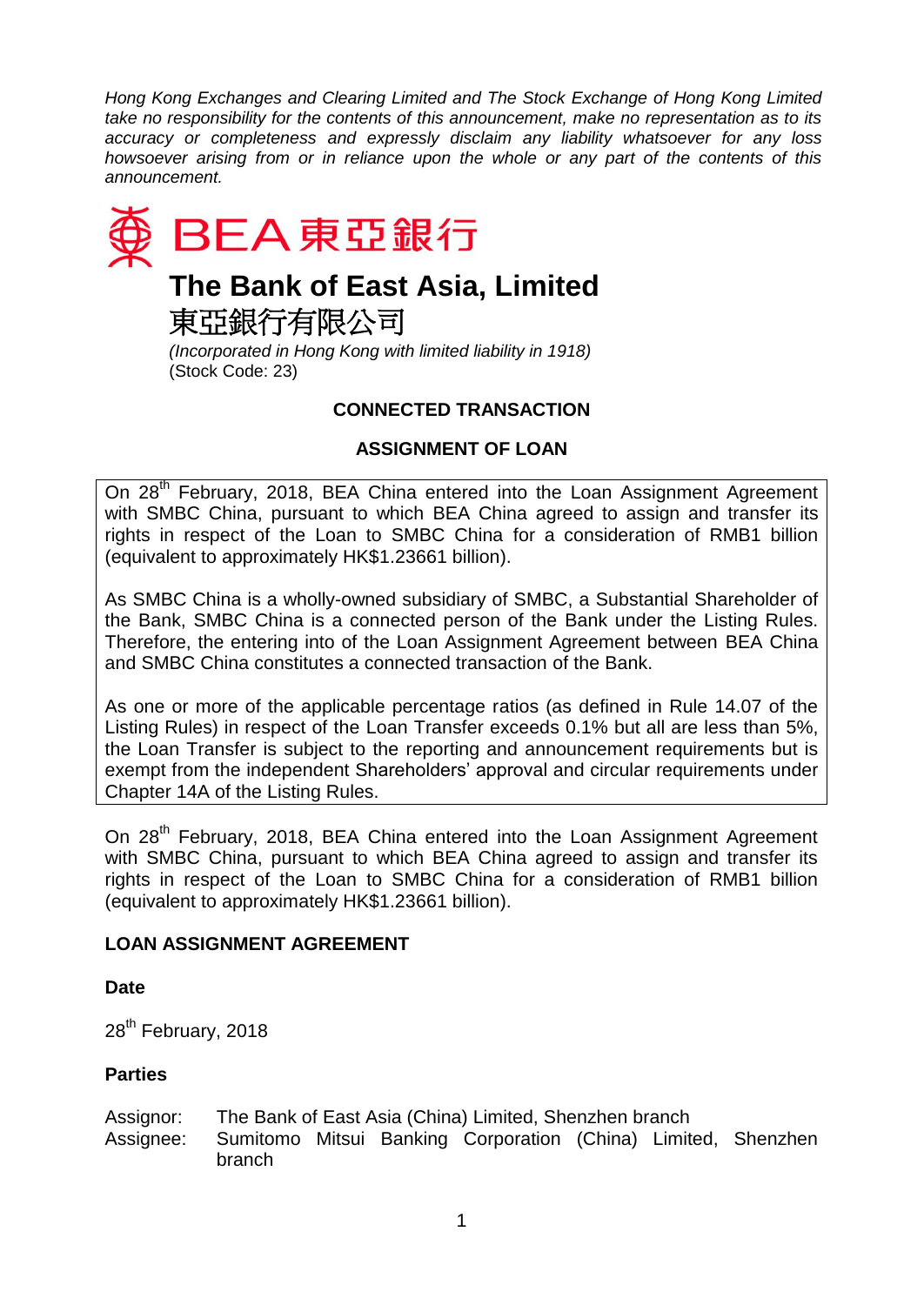#### **Asset to be assigned**

Pursuant to the Loan Assignment Agreement, BEA China agreed to assign and transfer, and SMBC China agreed to accept the rights in, the Loan.

The amount of Loan assigned is RMB1 billion (equivalent to approximately HK\$1.23661 billion), being the outstanding amount under the loan agreement entered into between BEA China and the Borrower on 26<sup>th</sup> June, 2017. The RMB1 billion had been advanced to the Borrower on 3<sup>rd</sup> July, 2017.

The interest of the Loan which was due before the Loan Transfer belonged to BEA China, while the interest accrued after the Loan Transfer was accrued for the benefit of SMBC China. The interest rate of the Loan was set based on the PBOC Interest Rate as at the drawdown date of the Loan, while subsequent monthly interest payments were subject to the further adjustments depending on the PBOC Interest Rate set from time to time.

### **Consideration**

The consideration paid by SMBC China to BEA China for the assignment of the Loan was RMB1 billion (equivalent to approximately HK\$1.23661 billion). The consideration was at par against the Loan's principal value.

The Loan Transfer was offered to several financial institutions in the market for a period of time and after some arm's length negotiation between BEA China and SMBC China, final agreement was made with SMBC China.

The consideration was paid in full by SMBC China on 28<sup>th</sup> February, 2018 by cash.

#### **Status**

The Loan, and all the interest payable in connection therewith, have been fully repaid on 3<sup>rd</sup> July, 2018 by the Borrower.

## **REASONS FOR AND BENEFITS OF THE LOAN TRANSFER**

The Directors consider that the Loan Transfer is in the best interests of the Bank as it frees up the Group's capital for better yielding assets.

Taking into account of the above, the Directors, including the independent nonexecutive Directors, are of the view that, (i) the Loan Assignment Agreement has been entered into in the ordinary and usual course of business of the Group and are on normal commercial terms and that (ii) the terms of the Loan Assignment Agreement are fair and reasonable and in the interest of the Bank and its Shareholders as a whole.

To the best knowledge of the Directors, none of the Directors has a material interest in the transactions contemplated under the Loan Assignment Agreement. Accordingly, no Director is required to abstain from voting on the relevant Board resolution.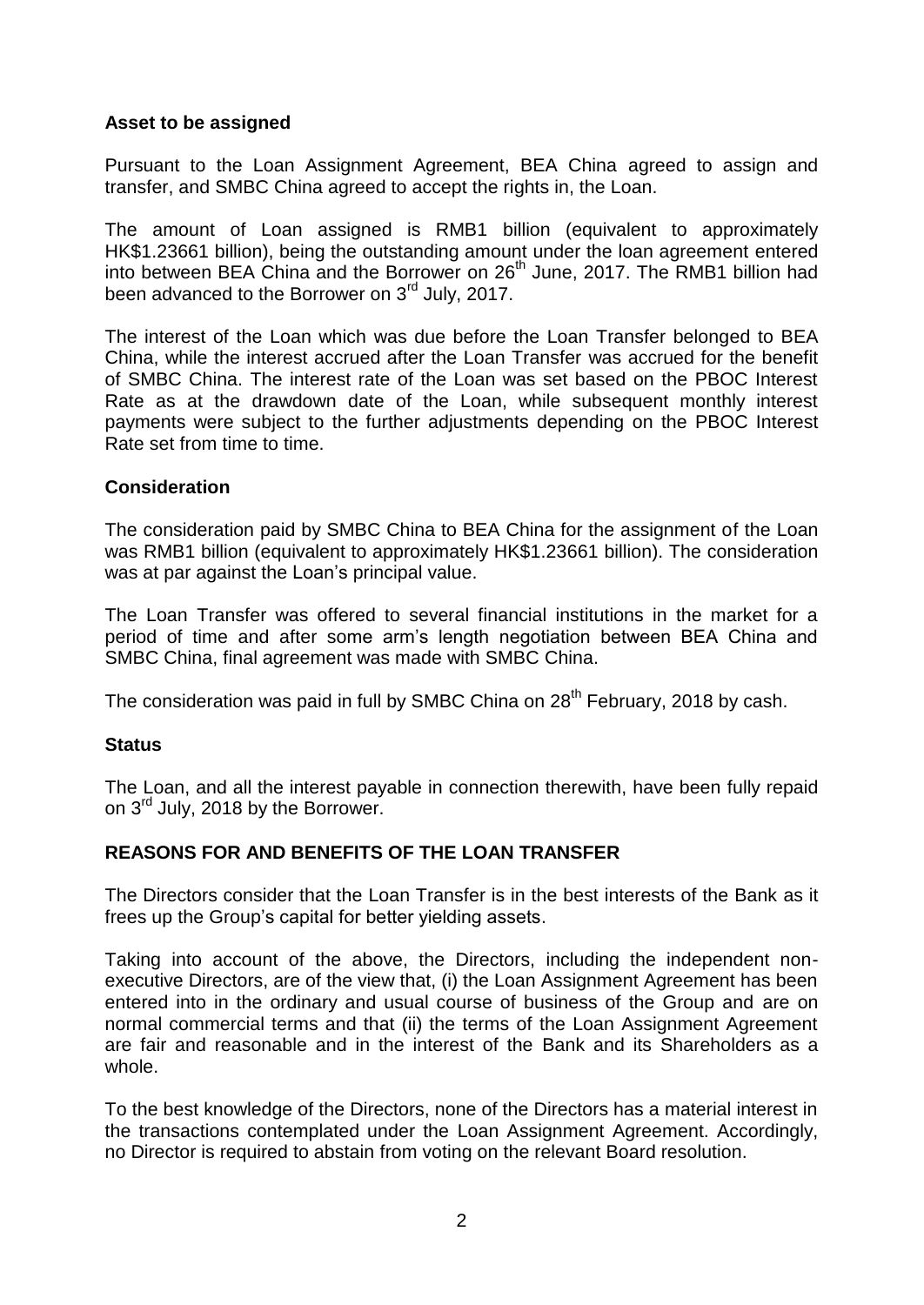### **FINANCIAL EFFECTS OF THE LOAN TRANSFER AND USE OF PROCEEDS**

There was no gain or loss incurred as a result of the Loan Transfer as the Loan was transferred at par level against its principal value. The Bank intended to free up its capital for better yielding assets.

#### **GENERAL INFORMATION**

1. The Bank

Incorporated in 1918, BEA is a leading Hong Kong-based financial services group listed on The Stock Exchange of Hong Kong with total consolidated assets of HK\$876.8 billion (US\$112.2 billion) as of 30<sup>th</sup> June, 2019. BEA provides a comprehensive range of corporate banking, personal banking, wealth management, and investment services to customers throughout Greater China and beyond through an extensive network of nearly 200 outlets covering Hong Kong, Macau, Taiwan, Mainland China, Southeast Asia, the United Kingdom, and the United States. For more information, please visit www.hkbea.com.

2. BEA China

BEA China is a company incorporated under the laws of the PRC and a whollyowned subsidiary of the Bank. Its primary operation is in the PRC, where it offers a wide range of banking and financial services to a customer base that includes both local and foreign residents and enterprises.

3. SMBC China

SMBC China is a company incorporated under the laws of the PRC and a whollyowned subsidiary of SMBC, a Substantial Shareholder of the Bank. SMBC China provides general banking and finance services. It offers deposits, loans, trade finance, domestic remittances, overseas remittances, bonds and foreign exchange (excluding cash exchange).

#### **IMPLICATIONS UNDER THE LISTING RULES**

As SMBC China is a wholly-owned subsidiary of SMBC, a Substantial Shareholder of the Bank, SMBC China is a connected person of the Bank under the Listing Rules. Therefore, the entering into of the Loan Assignment Agreement between BEA China and SMBC China constitutes a connected transaction of the Bank.

As one or more of the applicable percentage ratios (as defined in Rule 14.07 of the Listing Rules) in respect of the Loan Transfer exceeds 0.1% but all are less than 5%, the Loan Transfer is subject to the reporting and announcement requirements but is exempt from the independent Shareholders' approval and circular requirements under Chapter 14A of the Listing Rules.

The Directors note that the Loan Transfer constitutes a connected transaction which should have been announced after its terms have been agreed. The Directors acknowledge that there has been a delay in making an announcement and such delay constitutes a breach of Rules 14A.35 and 14A.49 of the Listing Rules.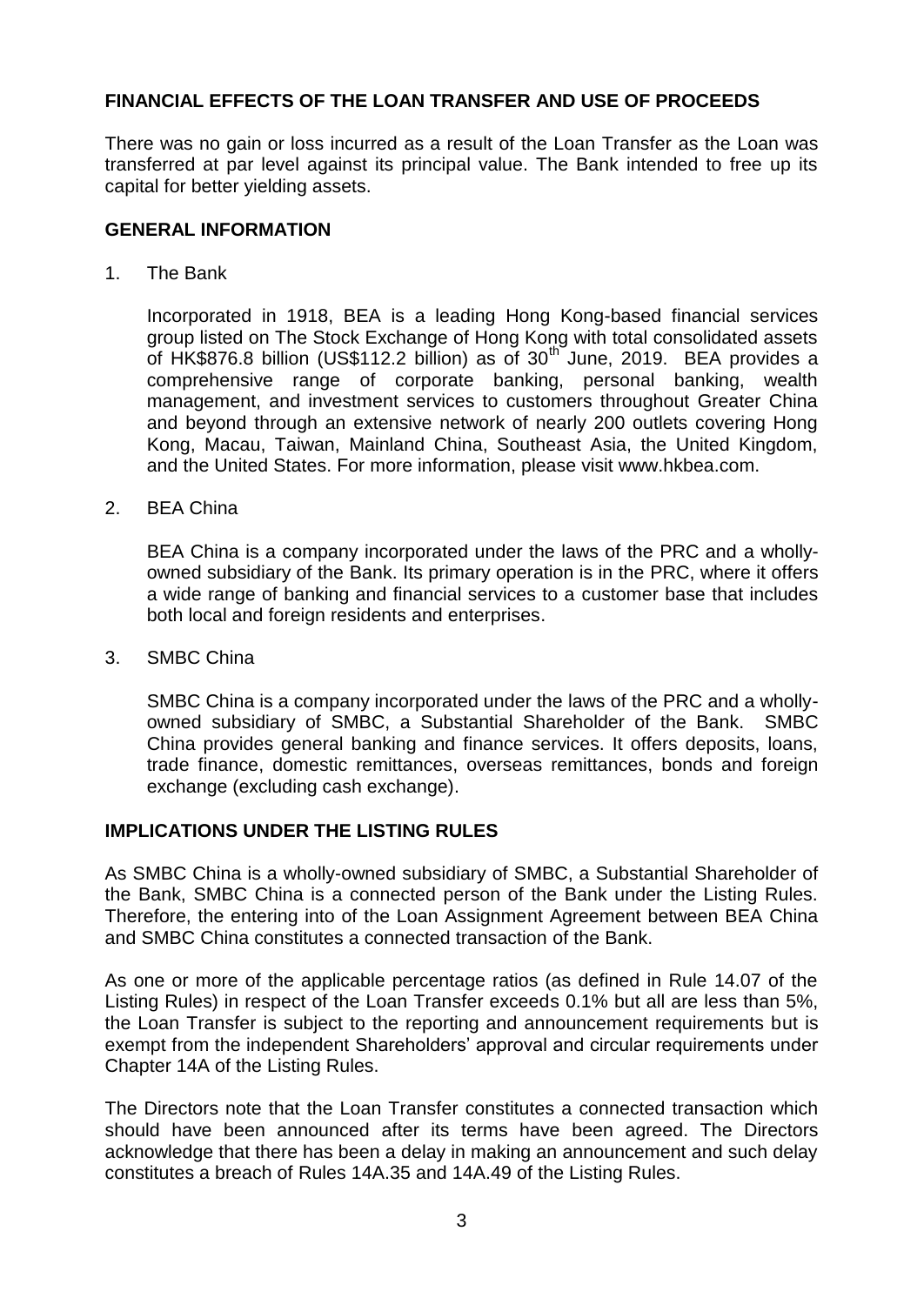Immediately after the discovery of the non-compliance with the Listing Rules, the Directors have reviewed the relevant documents, sought advice from its legal advisers and took immediate action to issue this announcement in compliance with the Listing Rules.

For the purpose of preventing the reoccurrence of similar incidents in the future, the Bank has carried out or intended to carry out the following measures:

- 1. the Bank has arranged briefing sessions for all senior colleagues of the relevant business units to recap the disclosure requirements for notifiable and connected transactions under the Listing Rules; and
- 2. the Bank has enhanced the internal control and communication mechanisms to more effectively identify potential notifiable transactions and/or connected transactions under the Listing Rules in a timely manner.

#### **DEFINITIONS**

Unless the context otherwise requires, the following expressions have the following meanings in this announcement:

"BEA China" The Bank of East Asia (China) Limited, Shenzhen branch, a company incorporated under the laws of the PRC, and a wholly-owned subsidiary of the Bank

"Borrower" Company A

- "Bank" or "BEA" The Bank of East Asia, Limited, a company incorporated in Hong Kong with limited liability and the shares of which are listed on the Main Board of the Stock Exchange (stock code: 23)
- "Directors" the directors of the Bank
- "Group Companies" the Bank and the Subsidiaries, and together, the "Group" "Group Company" means any one of them
- "HK\$" Hong Kong dollars, the lawful currency of Hong Kong
- "Hong Kong" the Hong Kong Special Administrative Region of the People's Republic of China
- "Listing Rules" the Rules Governing the Listing of Securities on the Stock Exchange
- "Loan" the loan in the amount of RMB1 billion (equivalent to approximately HK\$1.23661 billion) granted by BEA China to the Borrower on  $3<sup>rd</sup>$  July, 2017, pursuant a loan agreement dated 26<sup>th</sup> June, 2017 between BEA China and the Borrower
- "Loan Assignment Agreement" the agreement entered into between BEA China and SMBC China on  $28<sup>th</sup>$  February, 2018 in relation to the assignment and transfer of the rights under the Loan to SMBC China